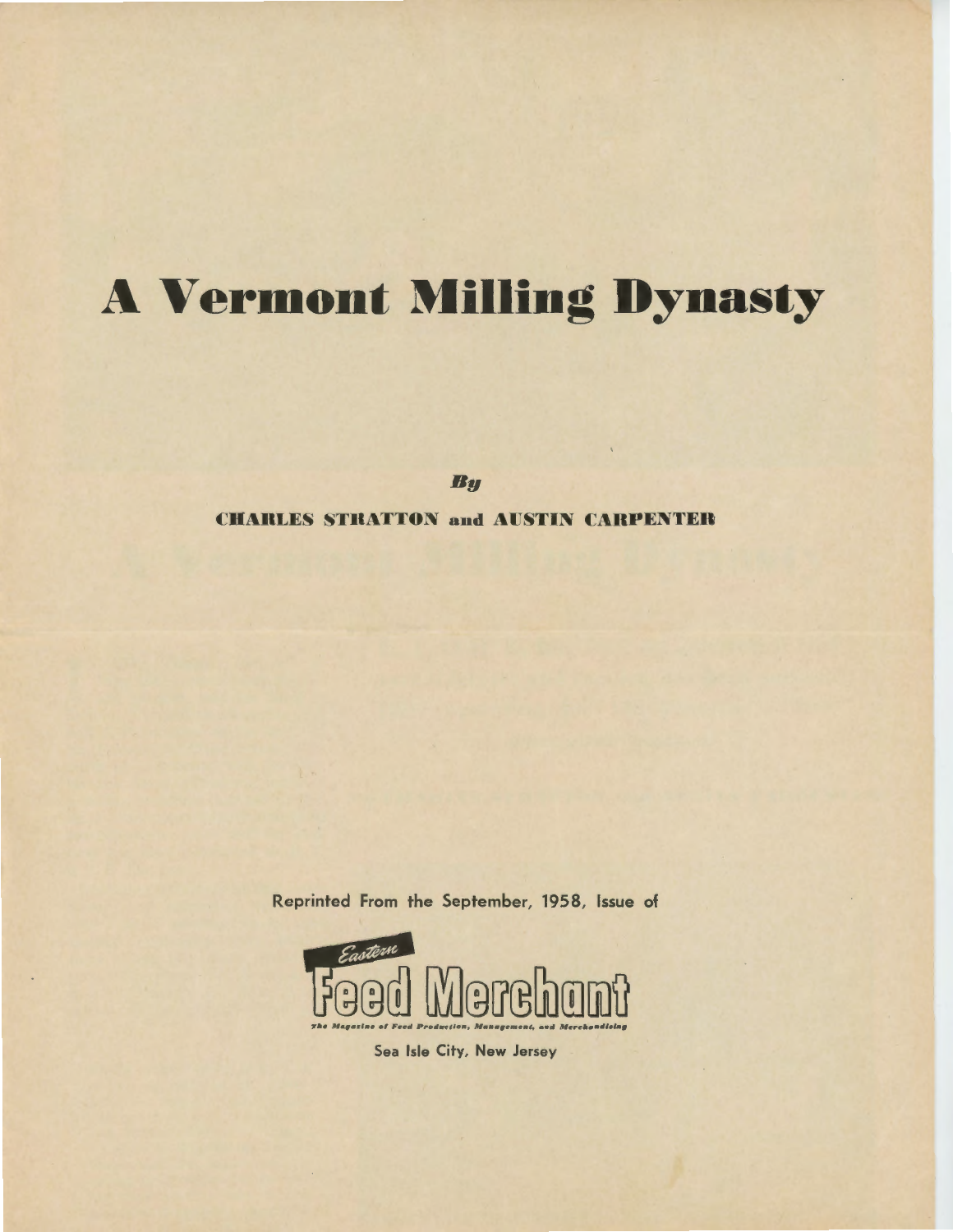

# **A Vermont Milling Dynasty**

IN 1813, Timothy Ide, son of John Ide, revolutionary soldier and pioneer, sold his farm in Lyndon, Vt., and purchased a grist N 1813, Timothy Ide, son of John Ide, revolutionary soldier and pioneer, sold his farm in mill at Passumpsic on the banks of the Passumpsic River a few miles north of its junction with the Connecticut River. Thus was initiated a milling business that has carried on as a traditional family enterprise for 145 years. Since 1897 the business has been conducted as E. T. & H. K. Ide, Inc.

Prefacing the story of this interesting and successful enterprise with a bit of historical background tracing its operation by five generations of the Ide family seems appropriate. From 1813 to his death in 1839, Timothy Ide directed this operation for milling wheat into

\* Above is main plant of E. T. & H. K. Ide, Inc., at St. Johnsbury, Vt., that supplies livestock and poultry feeds to northern and central Vermont feeders. At right is original Ide mill at Passumpsic, Vt., which was acquired by Timothy Ide in 1813 for their start in the milling business. It was built about 1789

E. T. & H. K. Ide, Inc., St. Johnsbury feed manufacturer and retailer, has been successfully operating for 145 years as a fivegeneration business

## *By* CHARLES STRATTON and AUSTIN CARPENTER

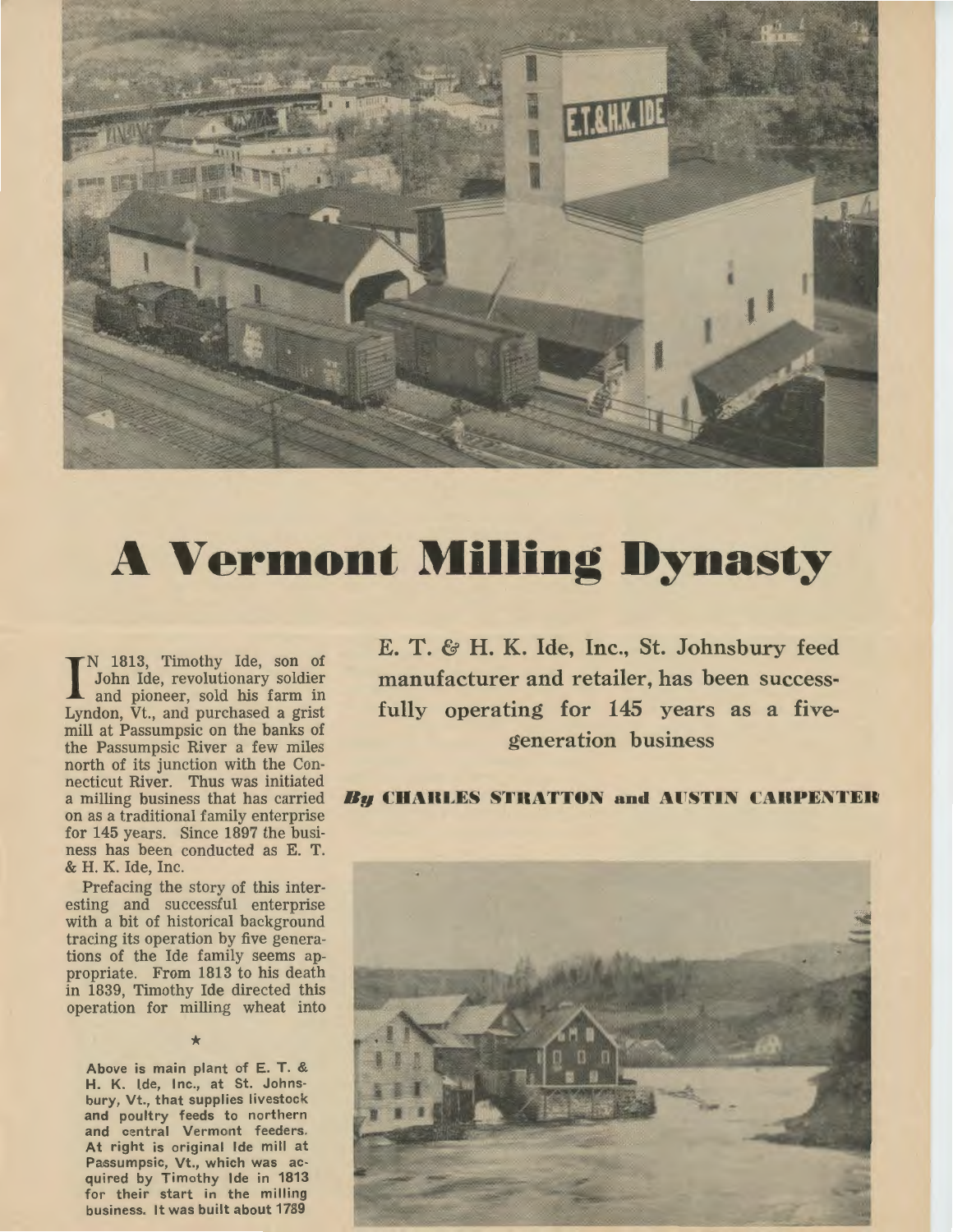

Salesman Hugh Ramage is also righthand man in the office and mill at St. Johnsbury. He has served the company well for 31 years.



Everett Daniels is clerk and bookkeeper of the corporation. He is a 32-year co-worker of the Ides. Kept under his glass desk top are price lists. Some in the rear are for Daniels, with copies in front for customers to see and read.



Melville R. Moulton is the Ide serviceman and salesman. He joined the company in 1955 after many years of successful farming. He continues to live on his farm and raise every fancy dairy calf that comes his way. Ide farm customers have great respect for his management "knowhow" and avail themselves of his earvica **nrograme** 

flour. Then his son, Jacob, became the miller. Twenty-two years later, Elmore T. Ide, Jacob's eldest son, took charge of the mill.

The close of the Civil War was an important time for a small New England business. It was a time of birth for new enterprises and a time of rebirth for older businesses. It was a challenging time for young men like Elmore, who visioned a good reward for a progressive Vermont miller. However, a new kind of flour milled in the Midwest and whiter in appearance than that milled by Ide was making keen competition. To meet this, young Ide sensed he needed more knowledge of Western methods and equipment. So in 1865 he went to Indiana where he worked for several months as a miller and millwright. After acquiring this experience he returned to Vermont to meet all competition.

#### **Partnership in 1866**

While Elmore was gaining experience in Midwestern mills, his brother, Horace K., returned from the Civil War. Two severe wounds plus a starvation period in a rebel prison had weakened his physique. Consequently, his participation in building the family business was limited. However, his fine character, sound judgment and inspiration proved important factors in the progress of a brother partnership-E. T. & H. K. Ide-formed in 1866.

In 1869 the company established a branch store in St. Johnsbury, Vt. Horace took charge of this branch and managed it for several years until failing health necessitated the spending of a large portion of his time in a warmer climate.

In 1879 Elmore moved his family to St. Johnsbury and established the headquarters of the partnership there. The mill at Passumpsic was left in charge of Frank Mason, a competent miller. In the winter of 1883, fire completely destroyed the mill.

Pondering over rebuilding plans, the Ides carefully forecast the future. Methods of producing flour had been undergoing great changes, and competition from the big flour mills of the Midwest was reducing profit possibilities in local milling. It seemed that the company's future was in feed rather than flour production. Accordingly, in 1883 a new corn mill was built on the old flour mill site.

#### **Incorporated in 1897**

In 1897 Horace died while enroute from Florida to his Vermont home. The business was then incorporated with all capital stock owned by Elmore and members of his family. This representative of the third generation of Ide millers proved an aggressive businessman who had the courage to back carefully thought-out plans with money, hard work and patience. He continued as active head of his family business for 62 years and until his death in 1923 in his 84th year.

In 1900 William A., youngest son of Elmore, decided upon a milling career and went to work in the Passumpsic mill. He, too, upheld the "good miller" reputation of his forebears. For almost a quarter of a century this father and son combination worked in building an



The molasses mixer in the Ide mill is a busy mechanical unit, as molasses<br>dairy rations are nonular with Ide customers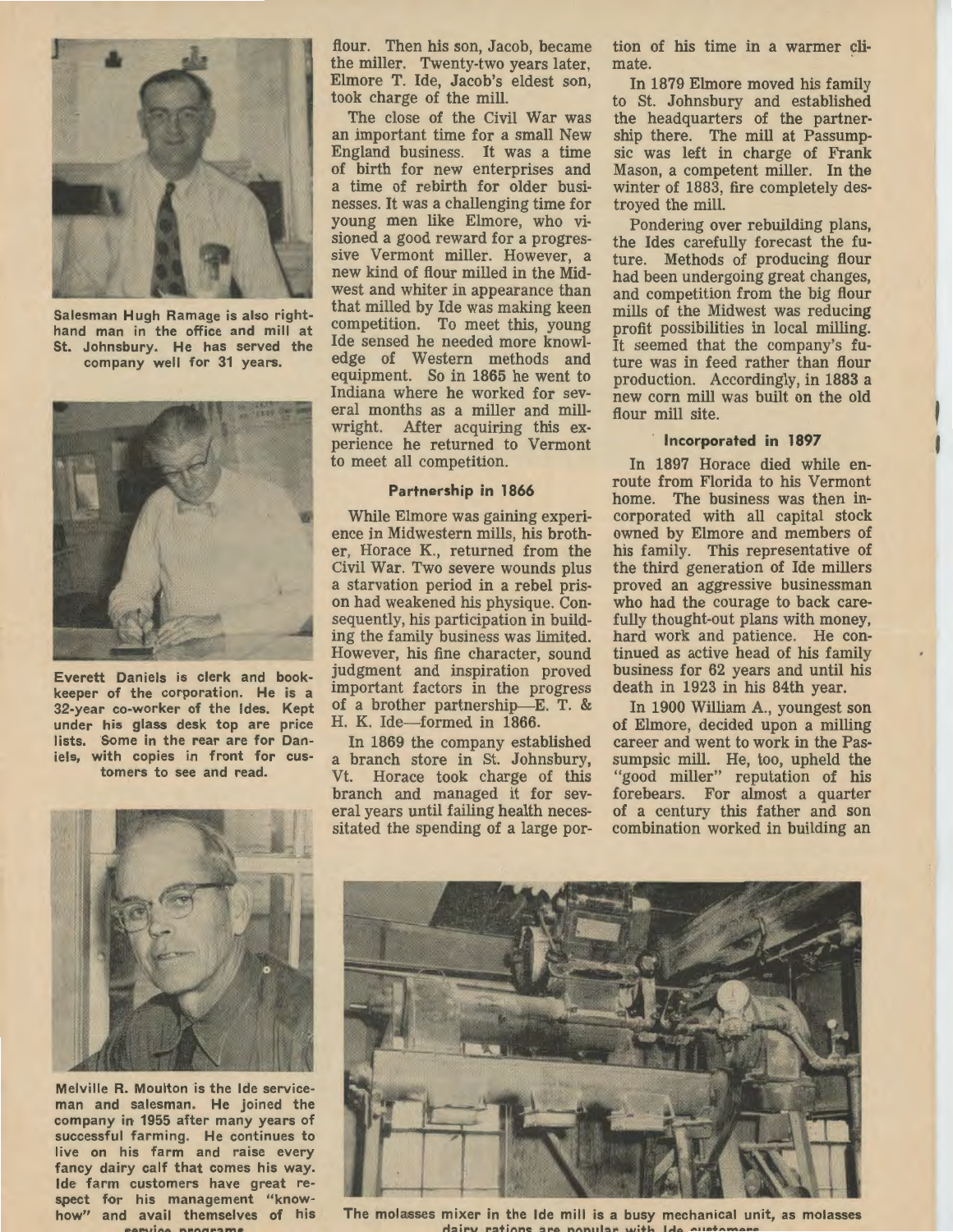ever-expanding business. Upon his death in 1956 his son, Richard E., who joined the corporation after finishing his education in 1932, became president and manager of the business. In these responsibilities he has maintained the pattern of success of his ancestors.

The recording of management personnel of this successful business wouldn't be complete without reference to George M. Gray, sonin-law of Elmore T. Ide, who from 1888 until his death in 1925 contributed greatly to the progressive operation of the enterprise.

#### Setbacks by Fire

Determination and resourcefulness best describe the Ide philosophy for building and maintaining a good business. Going was not always easy. The Ides experienced some setbacks. In 1904 the Passumpsic mill which did all grinding for the St. Johnsbury store completely burned. The mill was essential to keep the business going, so as a stopgap an old mill in Lyndon was purchased, overhauled and put into operation. Within a very short time this mill caught fire and burned. Twice in the same year the company was deprived in a costly and discouraging way of its production facility. Rather than rebuild the burned mill, the company sold the Passumpsic mill site and water-power lines to the St. Johnsbury Electric Co., with the purchaser agreeing to furnish power for a new Ide mill to be constructed at St. Johnsbury.

Initial construction at St. Johnsbury was done in 1900-a five-story elevator and storage house, 50x80 feet, framed with large, clear spruce timbers. Five years later a fourth Ide mill was built, adjacent to the St. Johnsbury elevator. Powered by electricity, the equipment includes two roller mills, two attrition mills, two corn crackers, five stands of elevators, an automatic power shovel for unloading cars of grain and ingredients and one Fairbanks automatic receiving scale. The mill has a processing capacity of 2,000 bushels of grain per day, storage space for 30,000 bushels of bulk grain and grain byproducts, and 1,000 tons of sacked feed.

#### New Warehouse in 1927

In 1927, to meet the need for more storage space, a large Lshaped, two-story warehouse was built adjoining the elevator building. With this warehouse, the complete Ide plant affords space for 35,000 bushels of bulk grain and feed ingredients and 1,500 tons of sacked feed and the capacity for grinding and mixing 3,000 bushels of products daily.

Knowing of a splendid market for feed in the Bradford, Vt., area, the company in 1909 leased a mill there. This plant, however, lacked capacity to meet constantly increasing demands of feeqers, so in 1914 a new mill was completed in nearby Fairlee, 40 miles from the St. Johnsbury main operating base. In recent years custom grinding and mixing of locally grown grains has been the chief mechanical operation in the Fairlee plant.

From here on it is our purpose to present the pattern of Ide's production and merchandising. It is



Richard E. Ide, president and manager of the Ide business, looks at painting of an early Ide mill. He represents the fifth generation of the Ide family to follow a milling career in the business that was founded in 1813.



Fred Johnson, vice-president, has responsibility for the fuel business of the company, which is large.



The family and trade name is a standout on the bags in which Ide feed ie nachaner



Frank 0. Lapoint is the Ide retail sales manager. He has been with the company 22 years. He has the responsibility of purchasing all seeds, insecticides, animal and poultry health products, small farm hardware and tools. His late father, F. 0. Lapoint, Sr., loyally served the company for 50 years as mill wright and foraman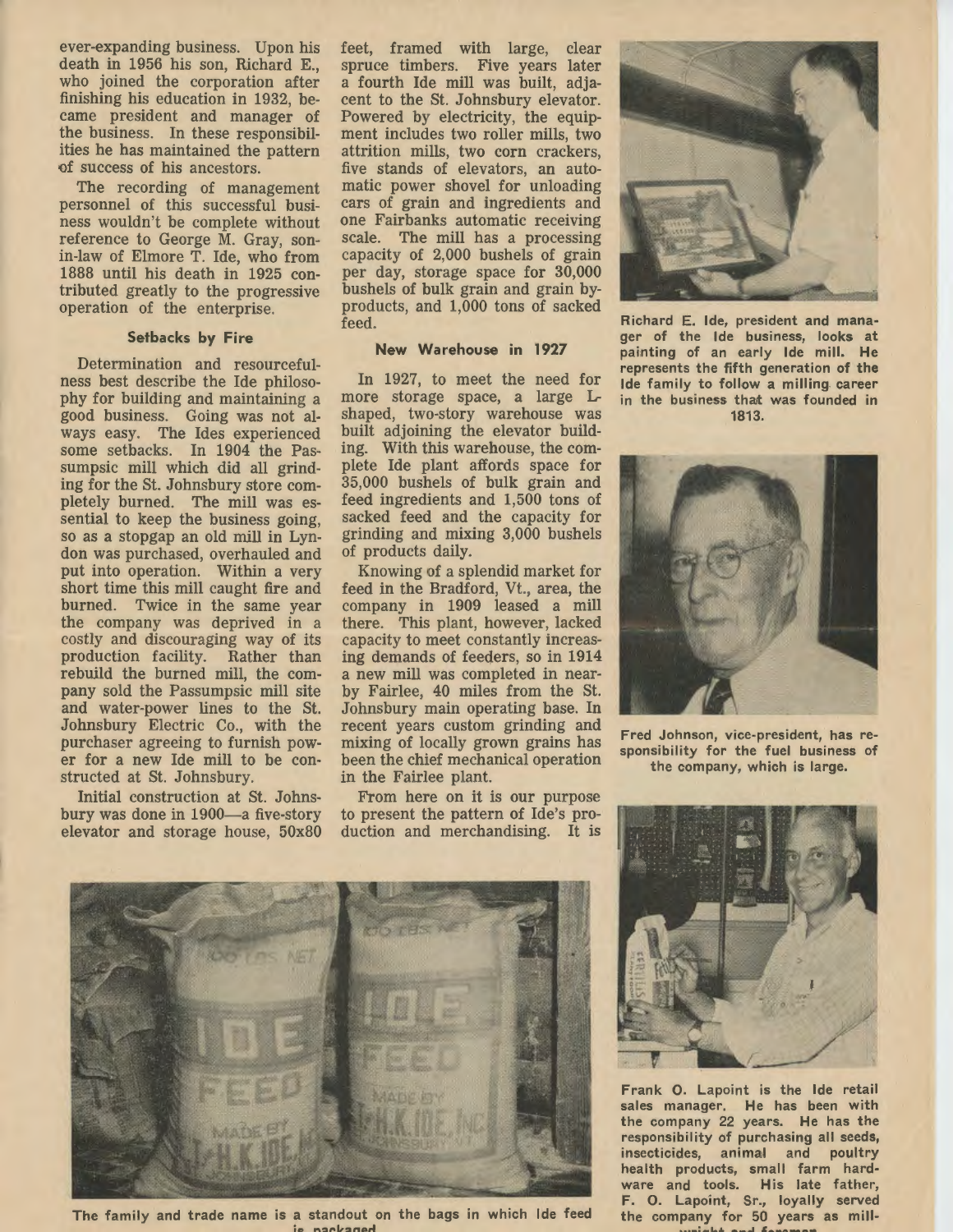an operation combining feed manufacturing and retailing with limited wholesaling. A complete line of livestock, dairy and poultry feeds are manufactured and sold under the "Ide Feed" trade-mark. Mixing is done in two modern mixers, each with a capacity of  $1\frac{1}{2}$  tons. After mixing the feed is elevated and run over a magnet to remove metal and over a shaking screen to remove other foreign material. A molasses mixer has a capacity of 300 pounds of mix per minute.

Richard Ide has the responsibility of developing formulas on which Ide feeds are built. An apt student in the nutritional needs of animals and poultry and well versed in feed ingredient values, Ide's formulas give feeding results that bring customers back for more and more Ide feed. This feedman closely follows nutrition research at the University of Vermont, which serves as the main guide in his formula developments. Seventy-five per cent of the Ide tonnage is dairy feed. Of these rations the most popular is a special 18% protein formula and a 14% protein fitting ration. Ide is strong for a generous fat analysis in his dairy feeds. He is also strong for crimping oats used in the rations.

A firm believer that feeders, generally speaking, relish the oppor-



Maitland C. Bean, mill superintendent, joined the Ide staff in 1943. An excellent millwright and a capable production program developer, Bean's service plays an important role in this successful feed operation. Possessed of Yankee mechanical ingenuity, he has overcome many obstacles to getting good production out of a, plant designed before mixing and bulk handling of ingredients came along.

tunity of a choice of trade brands, Ide acquired the retail distributing franchise on "Blue Seal" feeds manufactured by the H. K. Webster Co., of Lawrence, Mass., and Richford, Vt. With the merchandising push fairly proportioned between "Ide" and "Blue Seal" feeds, each of these brand lines gets a fine tonnage volume. Demand for feed in pellet form has increased in recent years, and to meet this requirement "Blue Seal" pellet feeds are supplied. There is no pelleting equipment in the Ide mill.

#### Operate Four Branch Stores

For the Ides there has always existed a deep-rooted sales policy of concentrating on a limited local trade area rather than spreading the effort to distant markets. A 50 mile radius, with St. Johnsbury as the hub, constitutes the merchandising scope of the business. To have good accessibility to feeders, the Ide company maintains four branch stores to complement mill service at St. Johnsbury and Fairlee. These stores are located at Passumpsic, Danville, North Danville, and West Barnet. Each store is a one-man operation, so planned for economy. In each instance, the store manager is a long-time resident of the trading community with a wide acquaintance among farmers of his district and a practical knowledge of their feed requirements. Manager at Danville is Mahlon Jamieson; North Danville, Raymond Locke; West Barnet, Richard Caldwell, and Passumpsic, Fred Wright. At Fairlee, where

custom grinding and mixing is done along with retailing, Bert Allen heads a four-man staff.

To conserve on investment in delivery equipment, no Ide branch maintains a truck unit. Feed for stocking these branch stores is trucked from the St. Johnsbury mill, and as deliveries are made to the respective stores the truck remains in the service of the store manager long enough to deliver local orders to farm customers.

The Ide company was one of the very first to inaugurate bulk feed delivery to farms in New England. Currently, 35% of the company's feed tonnage goes out in bulk. On this angle of operation, the company has a unique accomplishment-one we doubt can be found duplicated anywhere in the country- $60\%$  of the bulk tonnage is taken from the Ide mill in trucks sent by farm customers. When nearly two-thirds of the bulk tonnage of a feed business is trucked to the farm by feeders, it's a situation that any feedman would contemplate with envy. This out-of-theordinary practice results from a consistent educational program, which the Ide management used with farmers from the time bulk handling of feed was started by the company. Financial incentive to encourage farmers to haul their own bulk feeds is a pricing differential of \$2 per ton off the price of company-made deliveries.

l

For bulk delivery by company trucks, two units are used. One is a conversion air-type truck. The



A close-up view of some of the milling units in the Ide mill.